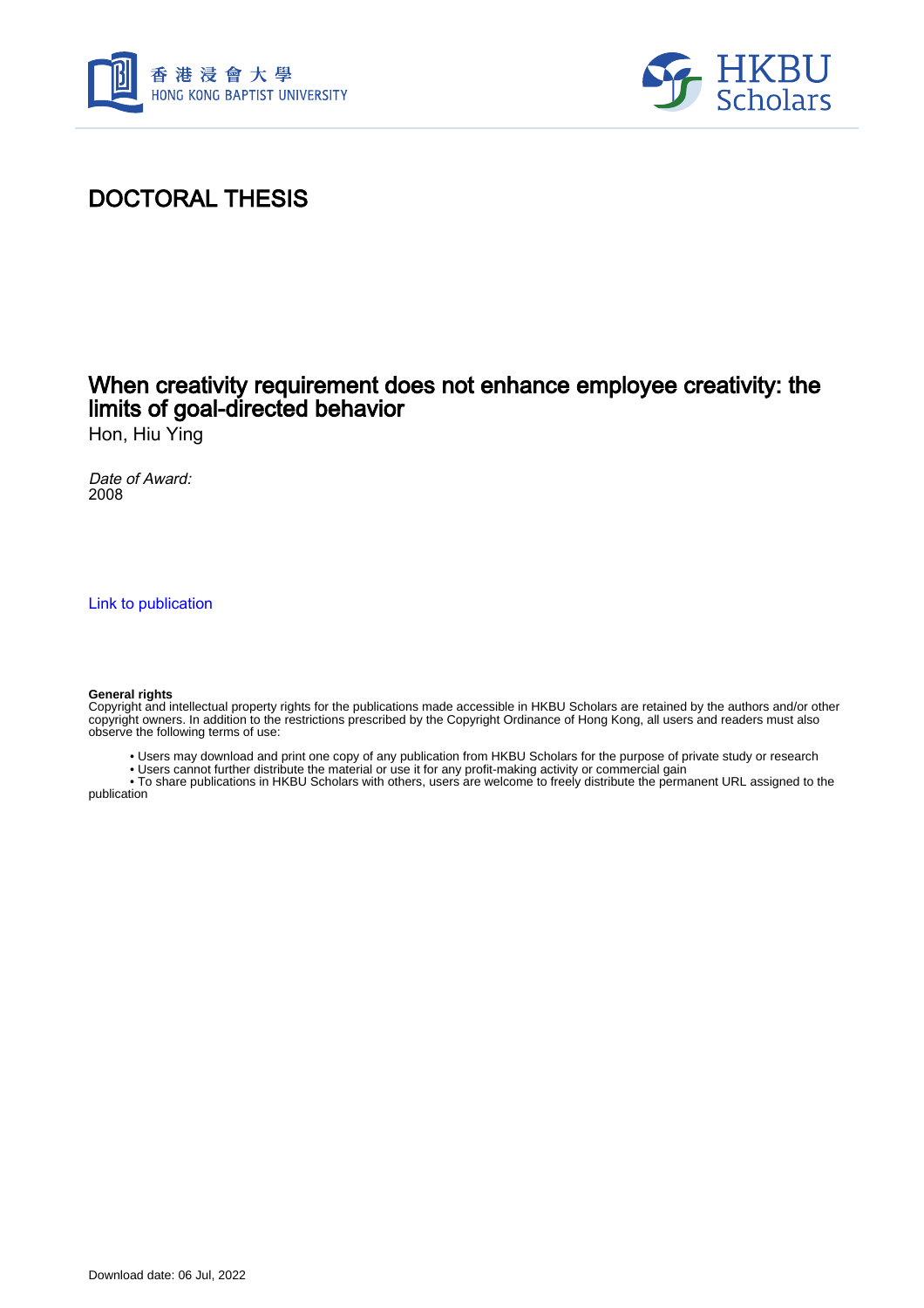### **When Creativity Requirement Does Not Enhance Employee Creativity:**

**The Limits of Goal-Directed Behavior** 

**HON Hiu Ying** 

**A thesis submitted in partial fulfillment of the requirements for the degree of Doctor of Philosophy** 

**Principal Supervisor: Dr Alicia S. M. LEUNG** 

**Hong Kong Baptist University** 

**August 2008**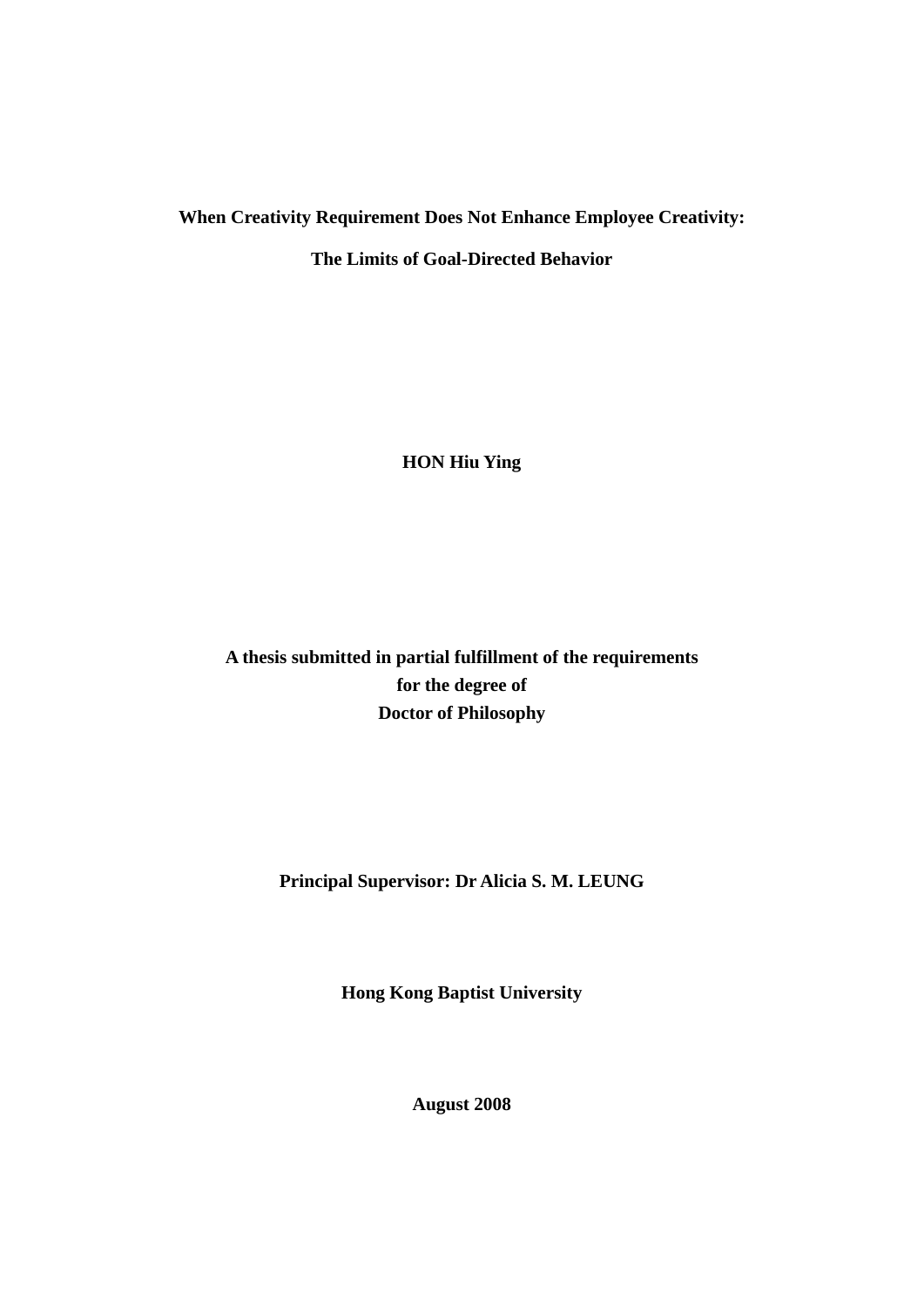### **ABSTRACT**

The study of individual creativity has come a long way in the last decade. Creativity is a direct response to the creative requirement inherent in a job task. However, there is surprisingly little evidence on the associations between the creative requirement and employee creativity in the workplace. The goal of a creative requirement can be very difficult to determine, because not all goals are in fact personally internalized. Conceptually, people pursue goals according to personal values or interests that may or may not be congruent with the goals assigned by their organization. Sheldon and Elliot (1998) introduced the self-concordant model, which suggests that individuals are likely to achieve goals that are concordant with their interests and values, however, when their goals are not concordant with their interests, they will be unlikely to attain the goal. Moreover, the conative mechanisms of individual creativity that involve goal-directed effort by individuals to attain creative outcomes have not been clearly addressed. This is important because researchers of creativity have highlighted the lack of understanding about which work context are especially effective in enhancing or restricting individual creativity, which influence subsequent performance when individuals attain creative goals that meet their needs.

Methodologically, creativity researchers (Zhou & Shalley, 2003) have also pointed out that the future development and evolution of research on creativity is dependent upon both better theory and methodology that tests the full range of antecedent and outcome of creativity at multilevel because organization is a complex social systems that involves the combination of individuals, groups and units. Noting that lack of research investigates this issue in the context of creativity requirement and individual creativity, nor have researchers examined the conative processes of individual

ii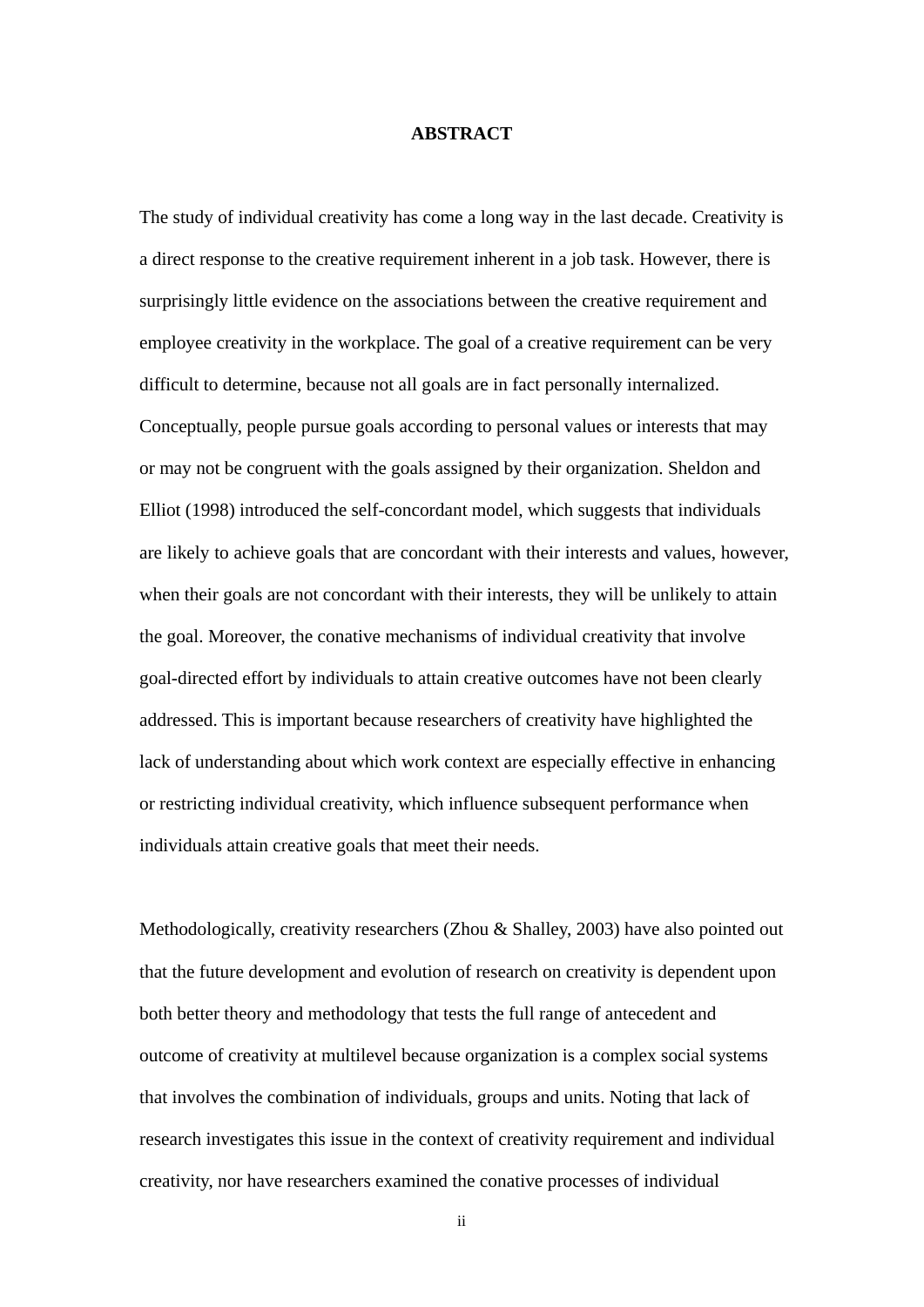creativity that link creativity requirement to work outcomes, the aim of this thesis is to extend the literature by linking employees' self-regulated motives, goal-directed effort, the attainment of creativity goals, and performance and career success.

Two field studies were conducted in mainland China. The results of a hierarchical regression analysis in study 1 revealed the creative requirement of a job was positively associated with individual creativity, but this improvement only occurred when employees interpreted the goal of the creative requirement as being driven by autonomous motives (goals that represent internal interests) rather than by controlled motives (goals that do not represent internal interests). All of the results in Study 1 were replicated in Study 2. Specifically, the hierarchical linear modeling (HLM) results in Study 2 revealed team creative requirement was positively associated with team performance and individual creativity, and individual creativity as a goal-directed effort mediated the relationships between team creative requirement and individual work performance and subjective career success, but had no significant effect on objective career success. In an increasingly competitive global market, the results provide some practical suggestions on how firms can develop their management practices or policies of the creative requirement of a job (or a team) by taking employees' self-regulated motives into account.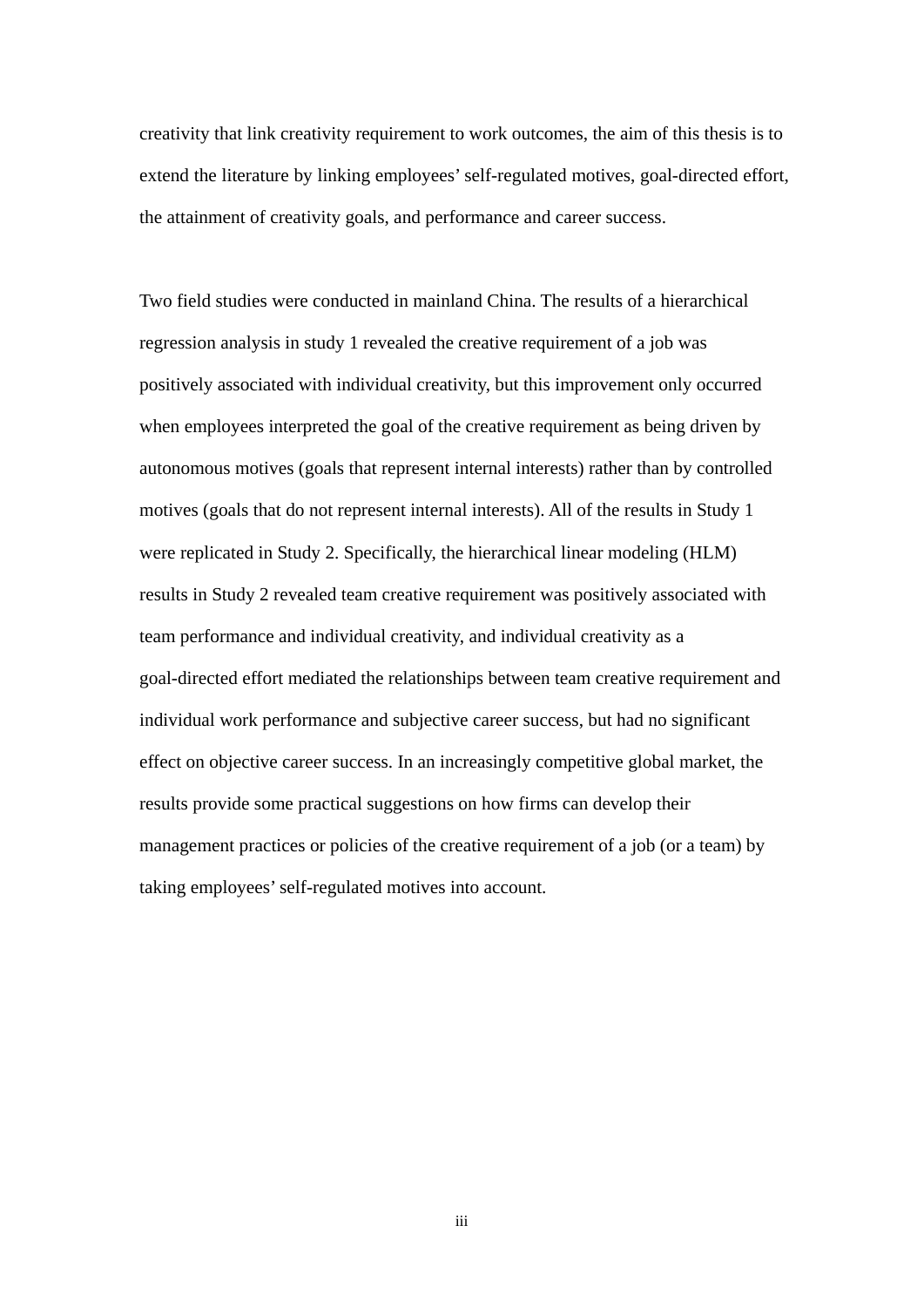### **TABLE OF CONTENTS**

# **CHAPTER 1. INTRODUCTION ………………………………………………………... 1**

### **CHAPTER 2. LITERATURE REVIEW………………………………………………… 19**

| 2.5 What Outcomes Occur When a Person Attains the Goal of Creativity27            |  |
|-----------------------------------------------------------------------------------|--|
| 2.6 Comparison of the Conventional Perspectives and the Self-Concordance Model 29 |  |
|                                                                                   |  |

# **CHAPTER 3. THEORETICAL FRAMEWORK AND HYPOTHESES ……………… 39**

| 3.2 Research Framework of the Self-Concordance Model of Creativity 42 |  |
|-----------------------------------------------------------------------|--|
| 3.3 The Creative Requirement of a Job and Individual Creativity  44   |  |
|                                                                       |  |
|                                                                       |  |
|                                                                       |  |
|                                                                       |  |
|                                                                       |  |